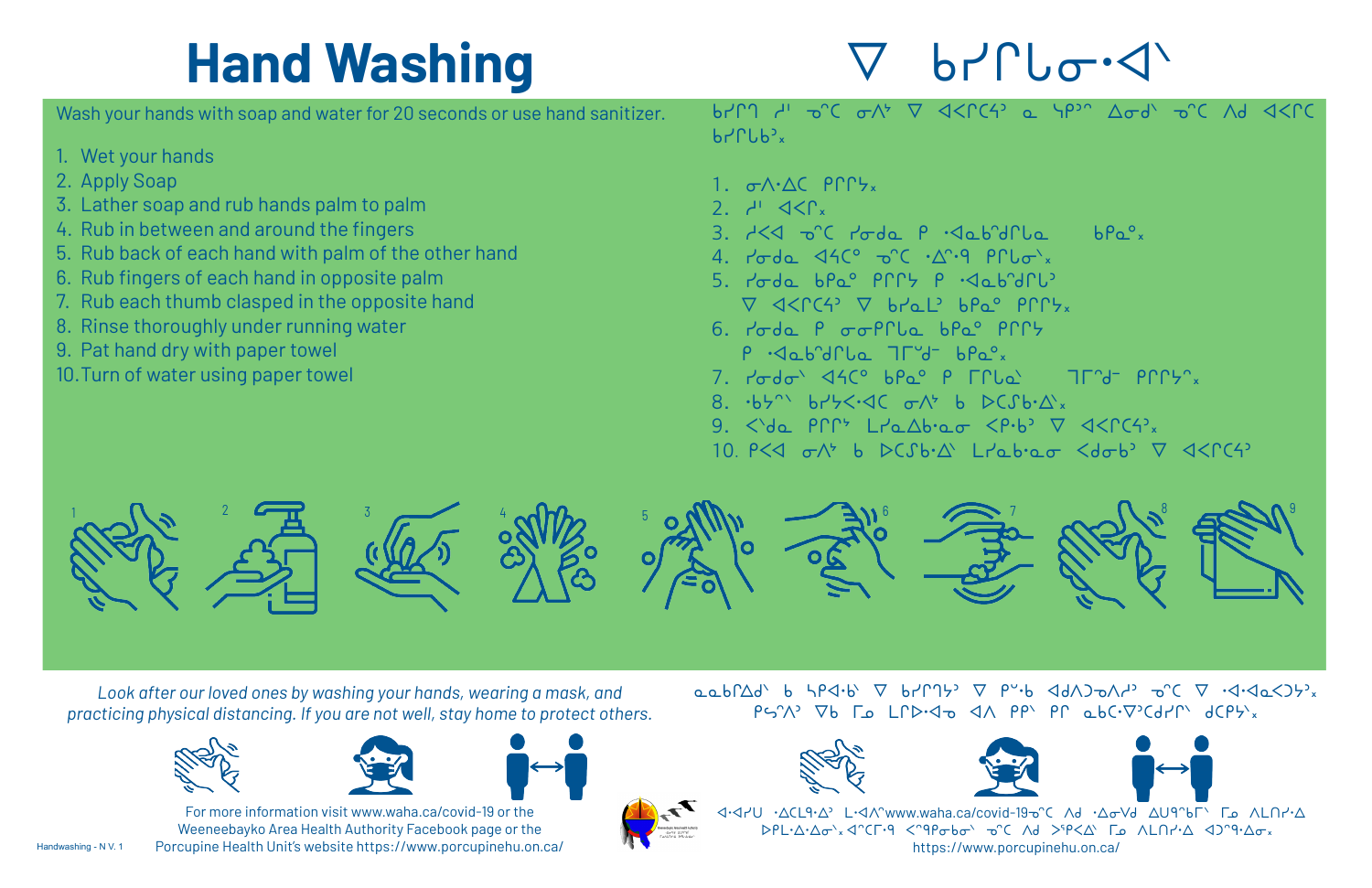Wash your hands with soap and water for 20 seconds or use hand sanitizer.

- 1. Wet your hands
- 2. Apply Soap
- 3. Lather soap and rub hands palm to palm
- 4. Rub in between and around the fingers
- 5. Rub back of each hand with palm of the other hand
- 6. Rub fingers of each hand in opposite palm
- 7. Rub each thumb clasped in the opposite hand
- 8. Rinse thoroughly under running water
- 9. Pat hand dry with paper towel
- 10. Turn of water using paper towel

 $b70$   $A^5$   $D^6$   $C^{\prime\prime}$   $D^4$   $D^4$   $D^4$   $D^4$ SCC YPah Acdb obc Ad AKPC brPlbax

- 1.  $\subset \wedge^{\cdot} \triangle C$  Prry<sub>x</sub>
- 2.  $A^2 < 1$
- 3.  $A<4$   $D<sup>6</sup>C$   $P-dq$   $P-dcb+dPbc$   $bPc^{\circ}x$
- 4.  $r'$ cda  $460^\circ$  o'c  $\cdot \Delta^{4} \cdot 9$  prich,
- $P \Gamma$
- 6. Peda P eeprle bpc PPP7 P acbidrue 75d bpc.
- 7. Pede<sup>6</sup> <4C° bpc° P Fruct 75'd' PPPY, 8.  $\cdot b555$   $b75550$   $C\rightarrow 0$   $b$   $D\left(\int b\cdot \Delta^{b} x\right)$
- $\langle 0, 0 \rangle$   $\langle 0, 0 \rangle$   $\langle 0, 0 \rangle$   $\langle 0, 0 \rangle$   $\langle 0, 0 \rangle$   $\langle 0, 0 \rangle$   $\langle 0, 0 \rangle$   $\langle 0, 0 \rangle$   $\langle 0, 0 \rangle$   $\langle 0, 0 \rangle$   $\langle 0, 0 \rangle$   $\langle 0, 0 \rangle$   $\langle 0, 0 \rangle$   $\langle 0, 0 \rangle$   $\langle 0, 0 \rangle$   $\langle 0, 0 \rangle$   $\langle 0, 0 \rangle$   $\langle 0, 0 \rangle$   $\langle 0$
- 
- 9.  $&&&&&&\rightarrow 9$
- 10.  $P\leq 1$   $\subset$   $\wedge$ <sup>2</sup> b  $\triangleright$   $\subset$   $\Gamma$ b  $\triangle$   $\cong$   $\sim$   $\sim$   $\Gamma$   $\cong$   $\Gamma$   $\cong$   $\Gamma$   $\cong$   $\Gamma$   $\cong$   $\Gamma$   $\cong$   $\Gamma$   $\cong$   $\Gamma$   $\cong$   $\Gamma$   $\cong$   $\Gamma$   $\cong$   $\Gamma$   $\cong$   $\Gamma$   $\cong$   $\Gamma$   $\cong$   $\Gamma$   $\cong$   $\Gamma$   $\cong$

Handwashing - L V. 1

5.  $1 - 5$   $1 - 5$   $1 - 5$   $1 - 5$   $1 - 5$   $1 - 5$   $1 - 5$   $1 - 5$   $1 - 5$   $1 - 5$   $1 - 5$   $1 - 5$   $1 - 5$   $1 - 5$   $1 - 5$   $1 - 5$   $1 - 5$   $1 - 5$   $1 - 5$   $1 - 5$   $1 - 5$   $1 - 5$   $1 - 5$   $1 - 5$   $1 - 5$   $1 - 5$   $1 - 5$   $1 - 5$   $1 - 5$   $1 - 5$   $1 - 5$ 





## **Hand Washing**

# $b$  $r$  $b$  $c$  $\lnot$  $d$  $b$

ש G-Aru . ACL9. בח AL מ-C Ad . Ac-Vd מ-C Ad . בח אל אים השי  $\Lambda$ ۲۰ $\Delta$ DPL· $\Delta$ · $\Delta$ c<sup>6</sup> <1·CF·9 Lrc $\Delta$ bc<sup>6</sup>  $\sigma$ <sup>5</sup>C  $\Lambda$ d ><sup>2</sup>P< $\Delta$ <sup>e</sup> Γ  $\Lambda$ L $\Lambda$ r· $\Delta$  <1)·9· $\Delta$ <sub>x</sub> https://www.porcupine.on.ca/

*Look after our loved ones by washing your hands, wearing a mask, and practicing physical distancing. If you are not well, stay home to protect others.*







For more information visit www.waha.ca/covid-19 or the Weeneebayko Area Health Authority Facebook page or the Porcupine Health Unit's website https://www.porcupinehu.on.ca/  $C \subset b \cap \Delta \cdot b^b$  b  $\Delta \cdot b^b \nabla$  prints  $\nabla$  prince  $\Delta \cdot b^c \Delta \cdot \nabla$  $\Lambda \Gamma \Gamma$ 544.  $\Lambda \Gamma$